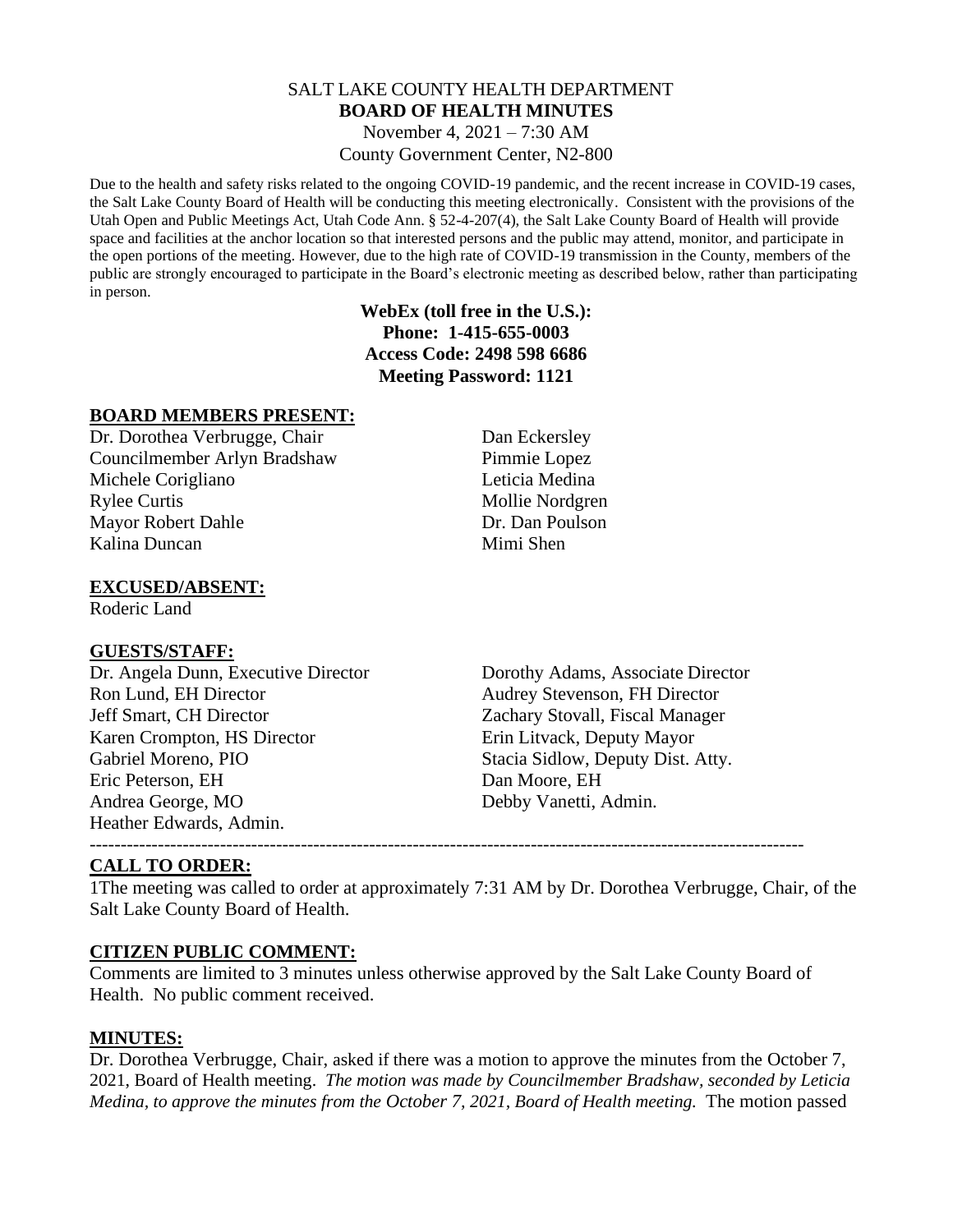Board of Health Minutes November 4, 2021 Page 2

unanimously, showing that all Board members present voted "Aye." Board member Mayor Rob Dahle was not present for the vote.

#### **CHAIR'S REPORT:**

#### *Excused Board Members*

Dr. Verbrugge informed the Board that Roderic Land asked to be excused from the meeting today.

## *Board Vacancies*

Dr. Verbrugge informed Board members that the department continues to work to fill the remaining two member vacancies, one physician and one representative from the unincorporated county. Currently the physician nominees are being vetted with Mayor Wilson's Office for a nominee to be forwarded to the County Council for approval. The department has made a request to the County Council for a change to County Ordinance Title 9, *Health and Safety*, to remove the requirement for a representative of the unincorporated county, as the unincorporated area is a smaller portion of the represented population, which will result in Board bylaw changes at a future meeting. *The motion was made by Councilmember Bradshaw, seconded by Mollie Nordgren, to recommend an at-large representative, with an emphasis on vulnerable populations.* The motion passed unanimously, showing that all Board members present voted "Aye." Board member Mayor Rob Dahle was not present for the vote.

## *Employee Recognition*

Dr. Verbrugge announced that Dr. Dunn was recognized by NAACP Salt Lake Branch as the *Civil Rights Worker of the Year.* Also, Dr. Verbrugge thanked Audrey Stevenson, Family Health Director, who will retire in mid-December, for her work in the mass vaccination clinics and for her strong leadership of clinical services for Salt Lake County.

# **DIRECTOR***'***S REPORT:**

# *Vaccination Efforts*

Dr. Angela Dunn informed the Board that the department began delivering vaccines to 5-11 year old's this week and thanked Audrey Stevenson and the staff for their quick work to provide these vaccine services to residents.

# *Health Department Reorganization*

Dr. Dunn updated the Board on the move of the travel clinic to our Salt Lake Public Health Center beginning November 1. There are several positions being recruited with Mary Hill accepting the Epidemiology Bureau Manager position and Michelle McGaughey accepting the Emergency Preparedness Bureau Manager position. Interviews are underway for the Internal Service Manager, Population Health Division Director, and the Family Health Division Director, and the Health Equity Bureau Manager, in the coming weeks. Dr. Dunn will continue to update the Board as these positions are filled.

# **BUDGET UPDATE:**

Zachary Stovall, Fiscal Manager, reviewed the Health Department fund balance and provided an update on 2020 fund balance actuals, 2021 projected and budgeted amounts, as well as the projections for 2023 and 2024. He informed the Board that the 2022 budget request presented by Mayor Wilson includes 19.6 million for continued COVID-19 vaccination efforts and to support the ongoing health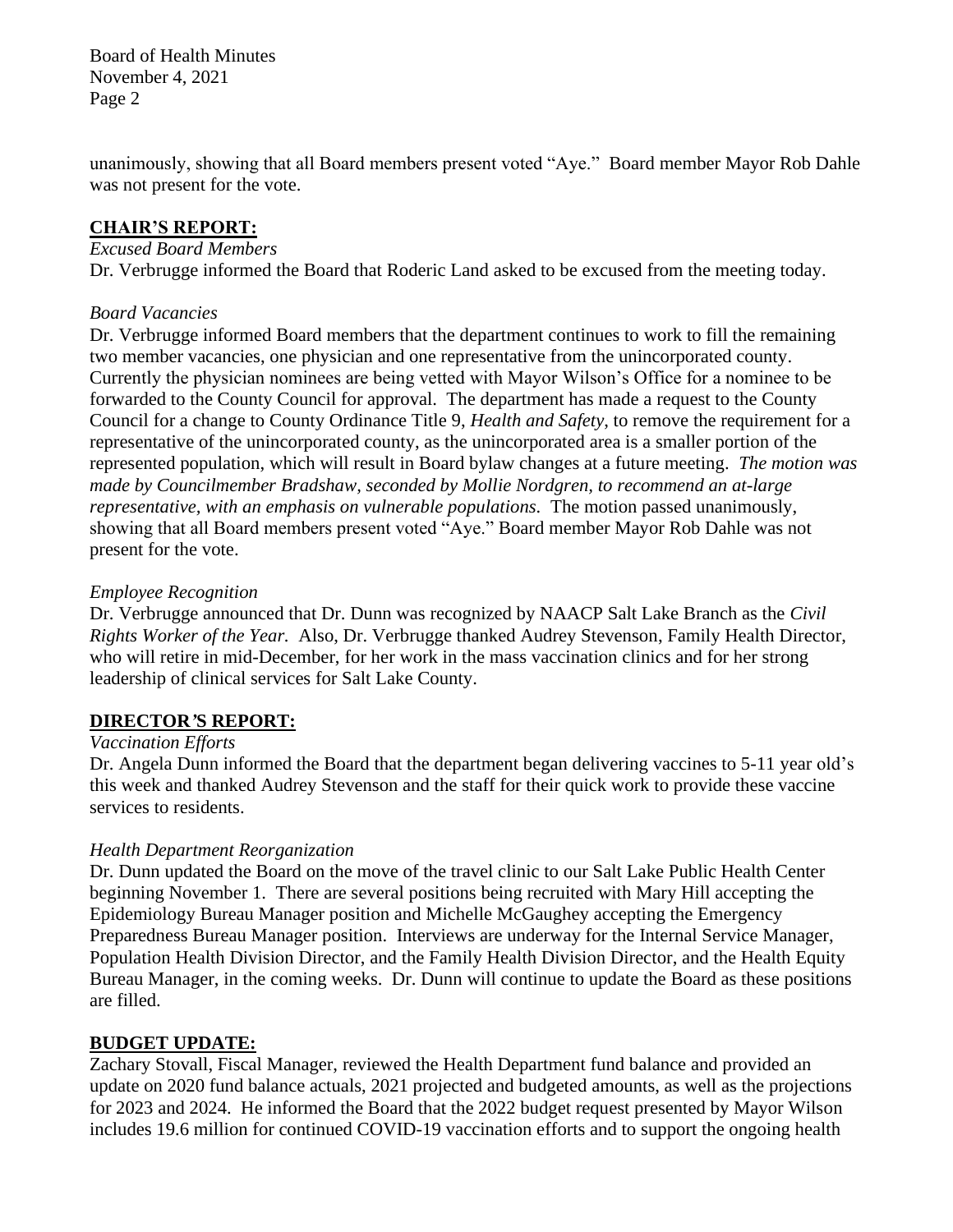Board of Health Minutes November 4, 2021 Page 3

response and the Human Services budget, which includes the Health Department, will be presented to the County Council on November 16.

For more detailed information, please see the hardcopy of the handout included in the Board of Health meeting file folder.

# **DEPARTMENT OF ENVIRONMENTAL QUALITY MEMORANDUM OF AGREEMENT:**

Ron Lund, Environmental Health Director, gave an overview of an enforcement memorandum of agreement request from the Department of Environmental Quality with a Power Point presentation. Slides included:

- Environmental Crimes Task Force
- Who Are Our Partners?
- Task Force It's a Team Thing Partners Bring Tools
- Enforcement Actions
- Legal Interpretation Differs
- Legal Interpretation Differs (Slide 2)
- Positives
- Negatives
- Options

For more detailed information, please see the hardcopy of the presentation included in the Board of Health meeting file folder.

# **VACCINATION PLANNING:**

Audrey Stevenson, Family Health Director, presented information on the COVID-19 vaccination planning for pediatric and boost vaccine doses with a PowerPoint Presentation. Slides included:

- Salt Lake County 5-11 Year Old's
- 5-11 Year Old Vaccine Allocations and Orders
- Where Doses Are in the State: Medical Office Providers
- Where Doses Are in the State: State and Federal Pharmacies
- Where Doses Are in the State by Provider Type
- Where Doses Are in the State: Local Health Departments
- Statewide Capacity
- Boost Doses
- Boost Dose Status as of November 3, 2021
- Salt Lake County Health Department Plan
- Goal
- School Schedule

For more detailed information, please see a hardcopy of the presentation included in the Board of Health meeting folder.